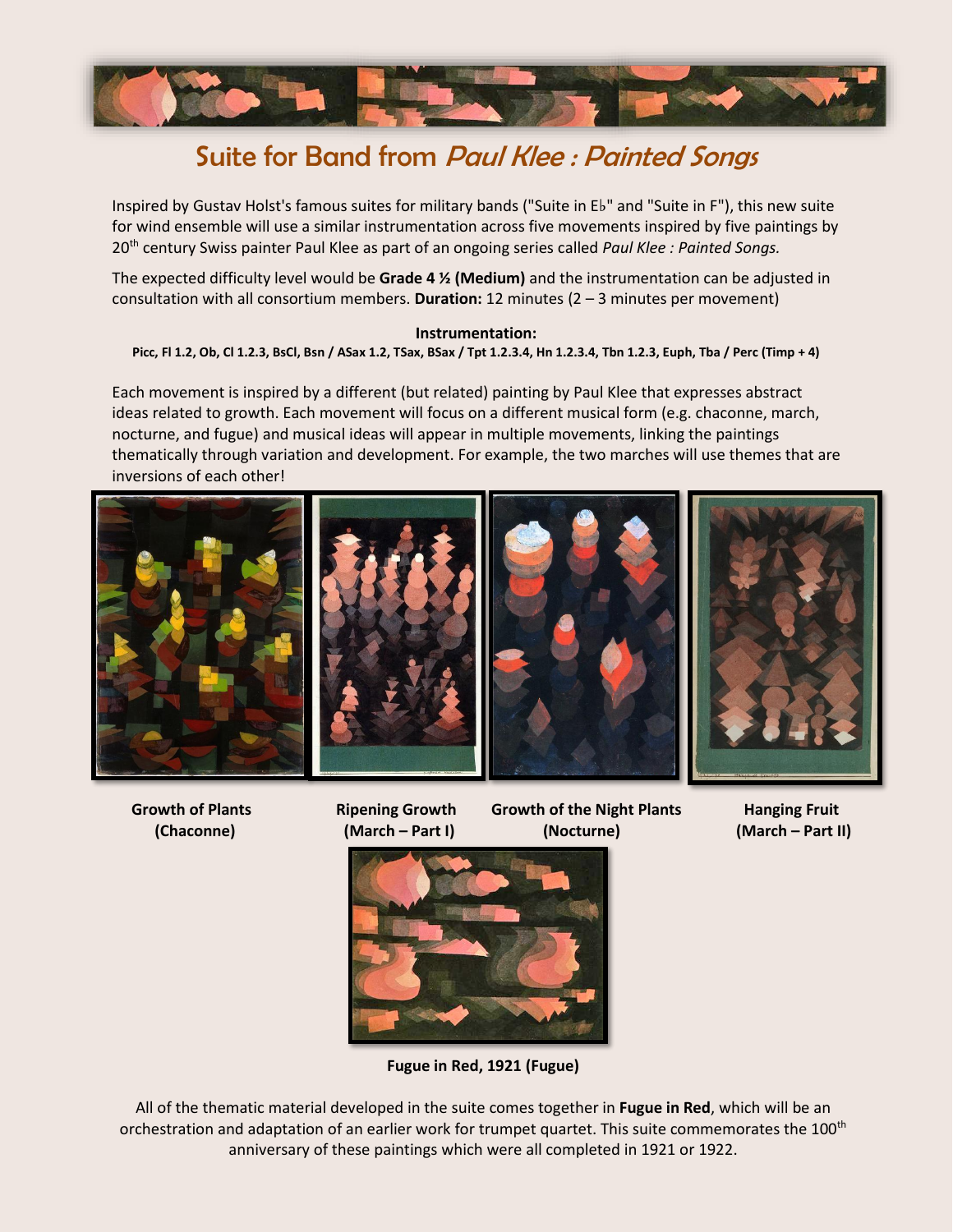

### Consortium Timeline and Details:

### **January 1, 2022** – Consortium opens

**July 1, 2022** – Deadline for deposits

**September 15, 2022** – Draft score and parts available for member feedback or workshops **November 1, 2022** – Final score and parts available for performance in Spring 2023

#### **All members at or above the \$150 buy-in level will receive the following benefits:**

- Name of institution, ensemble, and/or conductor listed in score and program notes
- Print-at-home PDFs of score and parts (hard copies available for an additional fee)
- A virtual group meeting with consortium members in November 2022
- A single virtual one-on-one rehearsal/workshop with your ensemble in Spring 2023
- Composer introduction video to use for performances or curriculum development

#### **All members at or above the \$250 buy-in level will receive these additional benefits:**

- Draft PDFs of score and parts in September 2022 for review or to workshop with ensemble
- Additional access to creative process in Summer and Fall 2022 as the work is developed
- Multiple virtual, or possible in-person, rehearsals and workshops in Fall 2022 and Spring 2023
- Additional curriculum materials exploring Paul Klee, his paintings and their relationship to music

### **The first five members to join at or above the \$250 level will have one of the individual movements dedicated to their institution or ensemble!**

### About Jonathan Posthuma:

Jonathan Posthuma (b. 1989) is a freelance composer in Saint Paul, Minnesota. His musical style seeks to combine lyricism, evocative imagery, and intense emotional contrasts, yet maintains clarity in form and function at their deepest levels. He is often inspired by natural landscapes, gardening and visual art in his compositions and his largest project is *Paul Klee : Painted Songs*, an ongoing collection inspired by the paintings of Paul Klee.

Among his recent large ensemble works include his orchestral work, *Fili di Perle*, which received 3rd Prize in the Karol Szymanowski International Composers Competition in Katowice, Poland and *R.O.M.P: Four Short Preludes for Band,* a finalist in the 3rd Annual Frank Ticheli Band Composition Competition. *An Isthmus Aubade*, dedicated to Scott Teeple and the UW-Madison Wind Ensemble was premiered in April 2015 and *Concerto Grosso No. 1* for strings, percussion, and piano, commissioned and premiered by the Madison Area Youth Orchestra and Clocks in Motion in June 2015. In August 2017, he participated in the International Workshop of Orchestral Composition at the Federal University of Paraná, where the scherzo from his *Chamber Symphony "Beams of Heaven"* was premiered by the student orchestra.

Jonathan is an active member of the Twin Cities choral community and has sung with VocalEssence Chorus, Kantorei, and impulse (MPLS) which have premiered several of his choral works in recent seasons. He also works as the Artistic Planning Manager for The Saint Paul Chamber Orchestra.

**More information available on the composer website at<https://www.jonathanposthuma.com/>**